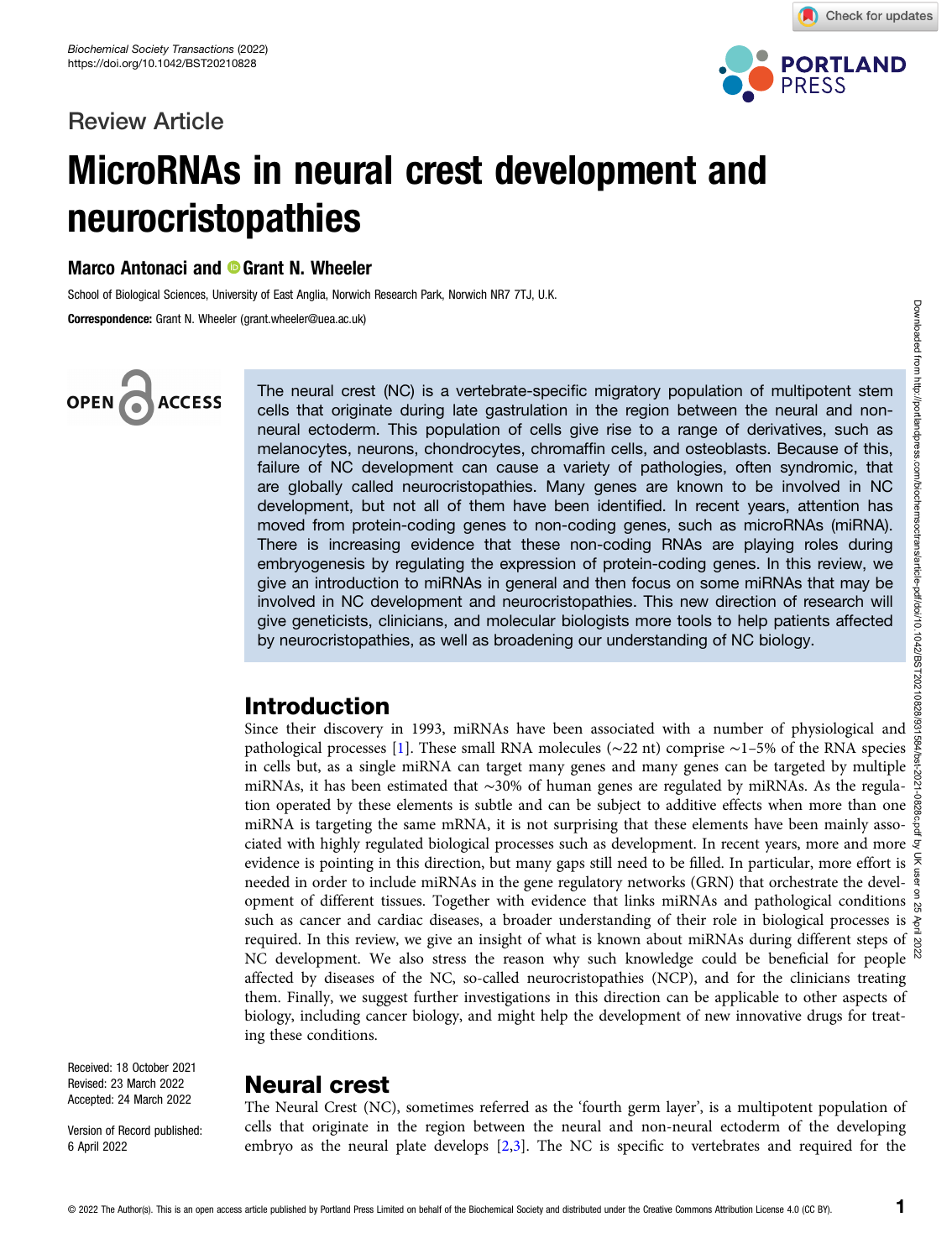

formation of an astonishing number of cells and tissues, such as the craniofacial skeleton, dentine in the teeth, chondrocytes, cardiac septa, the peripheral nervous system, adrenal medulla, and pigment cells [\[4](#page-7-0)–[6\]](#page-7-0).

To allow the formation of the NC, a complex GRN of secreted growth factors and transcription factors is required. NC formation starts with neural induction, a process orchestrated by a gradient of BMP signalling. Additional signalling by Wnt leads to the transcription of specifiers for the neural plate border (NPB). FGF and Notch signalling are also involved in the expression of NPB specifiers, although these two factors play different roles among various species [[2](#page-7-0),[7](#page-7-0)–[9](#page-7-0)].

The combined action of these signalling pathways leads to the expression of NPB specifiers, including (but not limited to): Pax3/7, Zic1, nMyc, Tfap[2](#page-7-0) and Dlx5/6 [2,[7](#page-7-0),[10,11\]](#page-7-0). A precise balance between neural and nonneural ectoderm, at this stage, is fundamental for the correct formation of NC tissue [[2](#page-7-0),[12](#page-7-0)]. The next step leading to the formation of NC tissue is the expression of NC specifiers such as FoxD3 and Snai1/2. Their expression is enabled by the action of the NPB specifiers [[2,9,13](#page-7-0)].

One of the most extraordinary properties of NC cells is their ability to undergo an epithelial to mesenchymal transition (EMT), a property that allows neural crest cells (NCCs) to migrate throughout the developing embryo. EMT requires two steps: delamination and dispersion. Initially, NCCs detach from the neural tube, they then separate from each other to start their migration to the rest of the embryo in a coordinated manner [[5,14,15\]](#page-7-0). To allow the movement of NCCs through the embryo, it is necessary to modulate the activity of cell adhesion molecules, metalloproteinases and the extracellular matrix [[2](#page-7-0),[13,16\]](#page-7-0).

It is important to emphasise that not all the actors involved in NC development have been discovered, and that the GRN that orchestrates this process is constantly being updated [\[2,3,17\]](#page-7-0). In addition, other gene regulatory mechanisms, such as the regulation operated by non-coding RNA, need to be considered.

## MicroRNAs

MicroRNAs (miRNAs) are short RNA molecules of ∼22 nt involved in the post-transcriptional control of gene regulation. They act mainly as repressors of gene expression by binding to the 3<sup>'</sup> UTR of targeted mRNAs and either cause stalling of the ribosome, or directly promote degradation of the targeted mRNAs [[18](#page-7-0)].

MiRNAs were first discovered in C. elegans by Lee and colleagues in 1993 [[1](#page-7-0)]. Since then, an increasing number of miRNAs have been characterised, together with evidence of their important roles in regulating gene expression.

The synthesis of miRNAs has been well covered in other reviews [[19](#page-7-0)]. It starts with the action of RNA-Polymerase II, which transcribes a longer primary transcript, called a pri-miRNA. In most cases, the pri-miRNA has stem loops that are recognised by the RNase III, DROSHA, which together with DGCR8, cleaves the pri-miRNA and generates a smaller product of ∼70 nt. This RNA molecule, called the pre-miRNA, is exported to the cytoplasm by the action of Exportin 5. Here, the pre-miRNA is cleaved again by another RNase III, Dicer, which generates a double stranded RNA molecule of ∼22 nt. Generally, only one strand of RNA is used as mature miRNA, while the other is degraded [[20](#page-7-0)].

The mature miRNA is loaded into the RNA-induced silencing complex (RISC), which is then guided to mRNA targets and allows pairing between the 'seed' sequence of the miRNA ( $\sim$ 7 nt) and the 3<sup>'</sup> UTR of the target mRNA. This pairing leads to reduced expression by two mechanisms: the removal of the poly-A tail of the mRNA and the subsequent degradation by exonuclease activity, or the blocking of translation by stalling the ribosome. The stalled ribosome then moves to subcellular organelles called P-bodies. Here, the complex can either be stored or degraded [[21](#page-7-0)–[24](#page-7-0)].

Although this is the main mechanism of biosynthesis of miRNAs, other non-canonical mechanisms are known. For example, Dicer-independent processing of miRNAs can occur using short hairpin RNAs (shRNAs) as substrate. In this case AGO2 completes their maturation instead of Dicer [\[25\]](#page-7-0). Other non-canonical mechanisms of miRNA biogenesis occur with miRNAs located in introns of transcribed genes (mirtrons) that can be produced during the splicing process and exported by Exportin 5 [\[26](#page-7-0)]. Another example is the methylation of the guanosine in position 7 of the capped pre-miRNA, or '7-methylguanosine capped pre-miRNA' [[27\]](#page-7-0). This post-transcriptional modification allows the miRNA to be exported directly to the cytoplasm by Exportin 1. In both cases (mirtrons and 7 methylguanosine capped pre-miRNA), the nascent pre-miRNA is not processed by DROSHA/DGCR8.

A different mechanism of action of miRNAs is the so-called RNA activation (RNAa). RNAa is a pathway that promotes the synthesis of mRNA, instead of repressing the translation. This mechanism is mediated by AGO1 that, once it loads the miRNA, is internalised in the nucleus and binds the promoter of specific genes,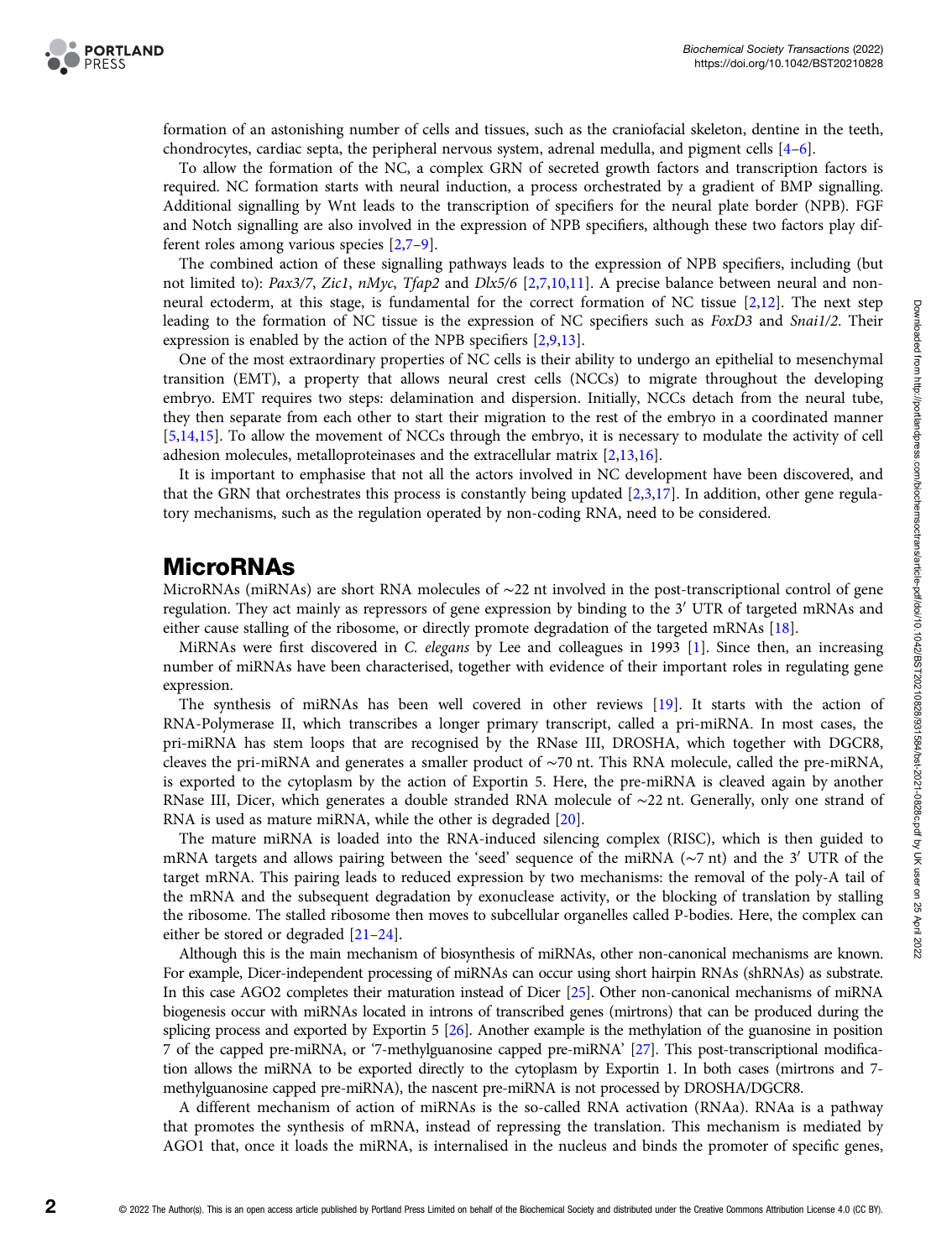

<span id="page-2-0"></span>using the miRNA as guide. This mechanism creates a DNA–RNA duplex (R-loop) in proximity of the promoter that enhances the binding of the RNA-Polymerase II to the DNA [\[28\]](#page-8-0).

It is important to note that many different miRNAs can target one specific mRNA and specific miRNAs can target more than one mRNA. This mechanism allows for the intricate regulation of gene expression, in particular the presence of more than one miRNA on a single mRNA could generate a stronger silencing effect [[18](#page-7-0)].

# The role of miRNAs in NC development

A role for miRNAs during development was first noted in 2003, when Bernstein and colleagues deleted Dicer in mice, observing early embryonic lethality [[29](#page-8-0)]. Other groups have gone on to show miRNAs to be important in many developmental processes, such as, for example, muscle development [\[30\]](#page-8-0).

MiRNAs associated with the NC have previously been reviewed by Weiner and colleagues [\[31\]](#page-8-0). Here we summarise what is known and look at more recent literature (see Figure 1 and [Table 1\)](#page-3-0). A role for miRNAs in NC development was originally shown by knocking out and knocking down Dicer in mice, thus disrupting miRNA biogenesis. It was observed that a NC-specific knockout of Dicer using a Wnt1-CRE is lethal [\[32\]](#page-8-0). This effect was due to extensive NC cell death that led to the absence of NC-derived tissues [\[33\]](#page-8-0). Similar effects were observed following NC-specific inactivation of DGCR8, an important co-factor of the endonuclease DROSHA. In addition, cardiac defects associated with a defect in the NC were noted [[34](#page-8-0)]. It is important to note that DGCR8 is one of the genes deleted in DiGeorge Syndrome, a Neurocristopathy (NCP) that affects 1 : 4000 children [[35\]](#page-8-0).

Many individual miRNAs have now been associated with aspects of NC development. One of the first studies was carried out by Gessert and colleagues [[36](#page-8-0)]. They found that miR-130a, miR-219, miR-23b, miR200b, miR-96 and miR-196a are involved in eye and NC development in Xenopus laevis. By using a morpholino approach, they further showed that miR-130a, miR-219 and miR-23b are essential for the correct development of the eye, while the knock-down of miR-200b, miR-96 and miR-196a cause, other than eye phenotypes, craniofacial defects often associated with NC defects.



Figure 1. MiRNAs described in this review and where they act during Neural Crest development, from induction to differentiation.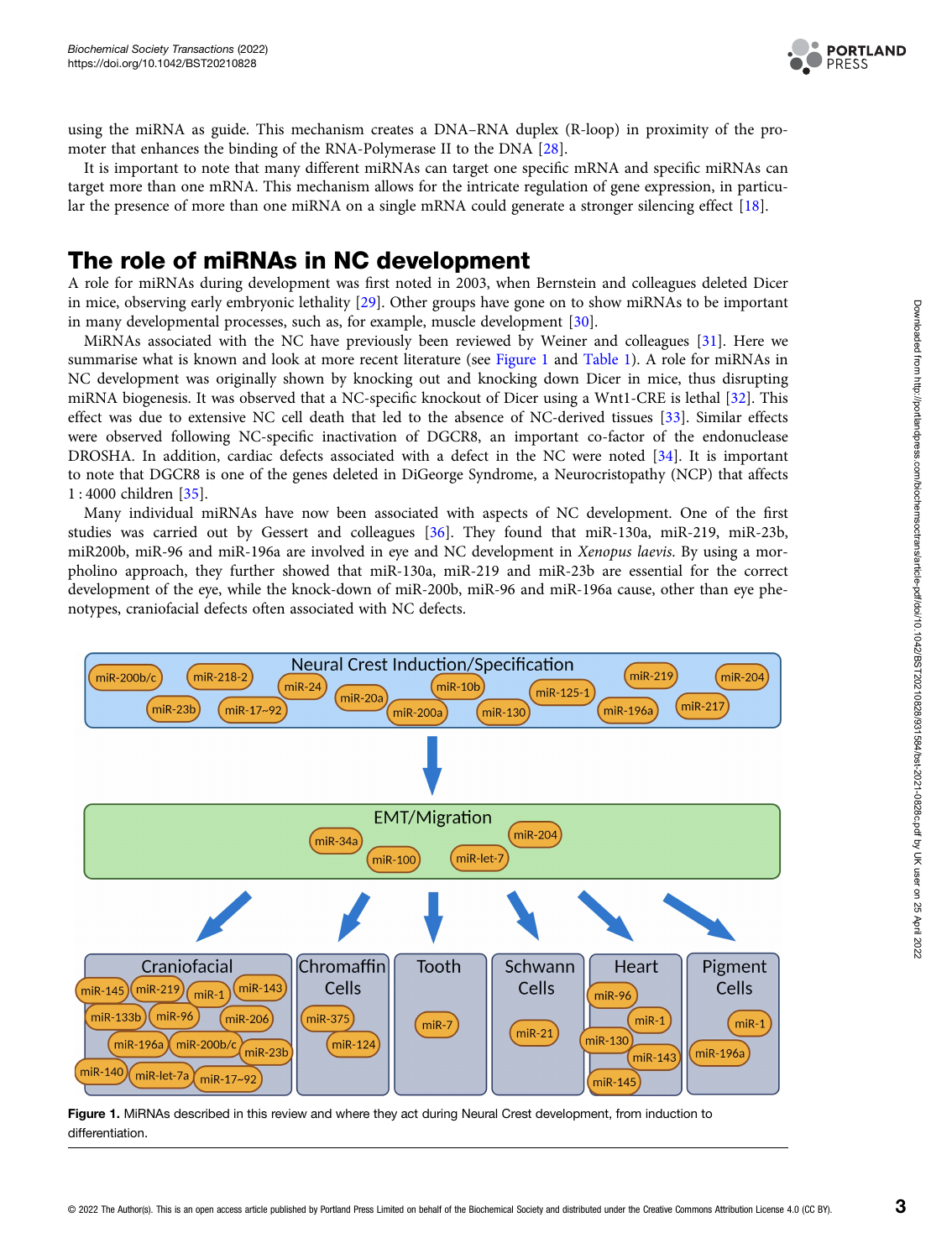<span id="page-3-0"></span>

|                                                | Table 1. Neurocristopathies and associated mirrinas, with possible implicated targets                            |                                          |                                                                 |                                                            | Part 1 OFZ                         |
|------------------------------------------------|------------------------------------------------------------------------------------------------------------------|------------------------------------------|-----------------------------------------------------------------|------------------------------------------------------------|------------------------------------|
| Neurocristopathy                               | <b>Symptoms</b>                                                                                                  | miRNA or<br>miRNA-related<br>genes       | Implicated<br>target/s                                          | <b>Involvement in NC</b><br>development                    | Reference                          |
| <b>CHARGE Syndrome</b>                         | Coloboma; Heart defects; Atresia<br>choanae: Growth retardation: Genital<br>abnormalities; Ear abnormalities     | $let-7$                                  | chd7                                                            | Chondrocyte<br>differentiation                             | [66]                               |
| Cleft palate                                   | Incomplete fusion of the bilateral palatal<br>shelves                                                            | miR-140                                  | pdgfra                                                          | Chondrocyte<br>differentiation                             | [67]                               |
|                                                |                                                                                                                  | $miR-17\sim92$                           | tbx1, tbx3                                                      | Induction, chondrocyte<br>differentiation                  |                                    |
|                                                |                                                                                                                  | $miR-200b$                               | smad2, snai2,<br>zeb1, zeb2                                     | Specification                                              |                                    |
| Congenital central<br>hypoventilation syndrome | CNS development delay;<br>Hypoxic crisis                                                                         | miR-204                                  | phox2b                                                          | Specification and<br>migration                             | [58]                               |
| Craniosynostosis                               | Premature fusion of two or more skull<br>bones                                                                   | $miR-23b$<br>miR-133b                    | smad3, smad5<br>egfr, fgfr1                                     | Induction<br>Chondrocyte<br>differentiation                | [68]                               |
| Hirschsprung Disease                           | Swollen belly;<br>Vomiting;<br>Chronic constipation;<br>Fatigue                                                  | miR-100<br>miR-206<br>miR-214<br>miR-483 | ednrb<br>sdpr<br>plagl2<br>fhl1                                 | <b>EMT</b> [69]<br>Orofacial development                   | $[70]$<br>[63]<br>$[21]$<br>$[71]$ |
|                                                |                                                                                                                  | miR-124                                  | sox9                                                            | Sympathoadrenal<br>development                             | $[72]$                             |
| DiGeorge Syndrome                              | Behaviour problems;<br>Hearing problems;<br>Feeding problems;<br>Congenital heart defects;<br>Hypoparathyroidism | DGCR8                                    | iRNA pathway                                                    | General                                                    | $[73]$                             |
| Melanoma                                       | Skin tumours                                                                                                     | $miR-32$                                 | mcl1                                                            |                                                            | [50]                               |
|                                                |                                                                                                                  | miR-579-3p<br>miR-200c                   | mitf, braf, mdm2<br>(predicted)<br>bmi1, zeb2,<br>tubb3, abcg5, | Specification                                              |                                    |
|                                                |                                                                                                                  |                                          | mdr1                                                            |                                                            |                                    |
|                                                |                                                                                                                  | $miR-7$<br>$miR-21$                      | egfr, igf1r, craf<br>pten                                       | Tooth development<br>Schwann cells<br>differentiation [74] |                                    |
|                                                |                                                                                                                  | miR-638                                  | tp53inp2                                                        |                                                            |                                    |
|                                                |                                                                                                                  | miR-34a                                  | bcl2, cdk6, e2f3,<br>mycn                                       | <b>EMT</b>                                                 |                                    |
|                                                |                                                                                                                  | miR-100<br>miR-125b                      | trim71<br>bak1, bcl2, e2f3                                      | <b>EMT</b> [69]                                            |                                    |
|                                                |                                                                                                                  | miR-192<br>miR-193b                      | zeb2<br>cdk6, mcl1, bmi1<br>(predicted)                         | Orofacial development                                      |                                    |
|                                                |                                                                                                                  | miR-514a                                 | nf1                                                             |                                                            |                                    |
| Neuroblastoma                                  | Sympathetic nervous system (peripheral<br>ganglia and andrenal medulla) tumours                                  | miR-17~92                                | cdkn1a                                                          | Induction, chondrocyte [49]<br>differentiation             |                                    |
|                                                |                                                                                                                  | miR-34a                                  | e2f3, mycn, bcl2,<br>cdk6                                       | <b>EMT</b>                                                 |                                    |
|                                                |                                                                                                                  | miR-204                                  | bcl2, ntrk2                                                     | Specification and<br>migration                             | $[53]$                             |
|                                                |                                                                                                                  | miR-193b                                 | mycn, mcl1,<br>ccnd1                                            | Orofacial development                                      | [51]                               |
|                                                |                                                                                                                  | miR-188<br>miR-125-1                     | kif1b (predicted)<br>e2f3, mcl1<br>(predicted)                  | Specification                                              | $[52]$                             |

## Table 1. Neurocristopathies and associated miRNAs, with possible implicated targets **Part 1 of 2** Part 1 of 2

**Continued**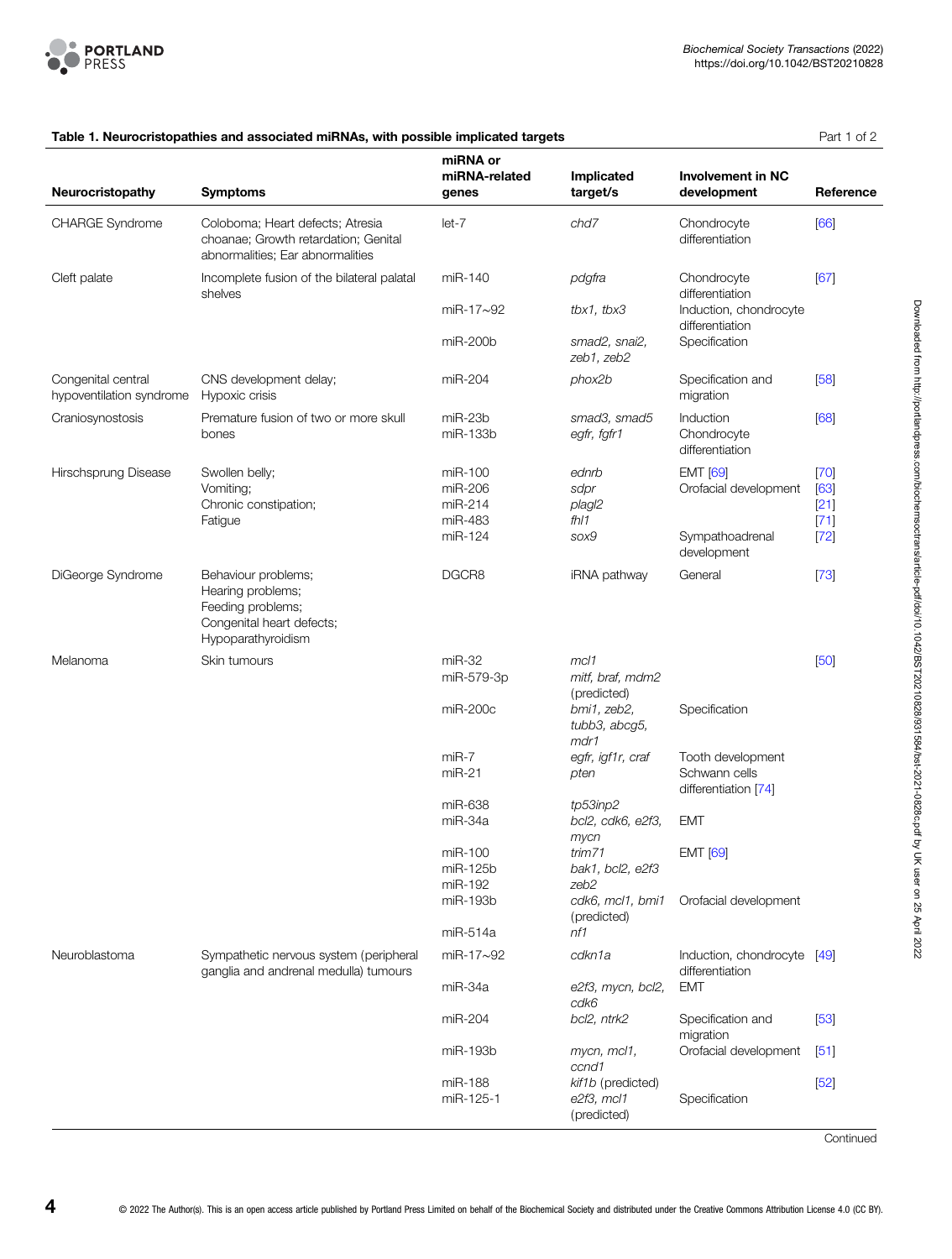

| Neurocristopathy         | <b>Symptoms</b>                               | miRNA or<br>miRNA-related<br>genes | Implicated<br>target/s                 | <b>Involvement in NC</b><br>development | Reference |
|--------------------------|-----------------------------------------------|------------------------------------|----------------------------------------|-----------------------------------------|-----------|
|                          |                                               | miR-501                            | bcl2, e2f3, cdk6,<br>ntrk2 (predicted) |                                         |           |
| <b>Neurofibromatosis</b> | Peripheral nerves and Schwann cells<br>tumour | let-7b                             | lin28b                                 | Chondrocyte<br>differentiation          | $[75]$    |
|                          |                                               | miR-143                            | bcl2, fgf1, igfbp5,<br>camk1d          | Cardiac differentiation                 |           |
|                          |                                               | miR-145                            | tgfr2, apc, cmyc                       | Cardiac differentiation                 |           |
|                          |                                               | miR-135                            | Izts1, lats2, ndr2,                    |                                         |           |
|                          |                                               |                                    | btrc                                   |                                         |           |
|                          |                                               | miR-889                            | apc                                    |                                         |           |
|                          |                                               | miR-128                            | n f1                                   |                                         | [76]      |
|                          |                                               | miR-137                            | n f1                                   |                                         |           |
|                          |                                               | miR-103                            | n f 1                                  |                                         |           |

Table 1. Neurocristopathies and associated miRNAs, with possible implicated targets **Part 2 of 2** Part 2 of 2

In 2013, Avellino and colleagues investigated the role of miR-204 during NC migration. They found that by modulating the expression of miR-204 in Medaka fish embryos, they were able to increase or reduce NCC migration. They also demonstrated that Ankrd13A is a direct target of miR-204 and an important modulator of NCC migration [\[37\]](#page-8-0). It is worth noting that, among the human *in-silico* predicted targets of miR-204, there is Ankrd13C, a paralog of Ankrd13A, and other genes involved in motility and extracellular matrix stability, such as the metalloprotease, Adamts9, the cadherins, Cdh4 and Cdh11, and the collagen, Col5A3. If these in-silico targets were validated in NCCs, it would mean that miR-204 is able to regulate NC migration by targeting several key proteins involved in this process.

These results were partially confirmed by Ward and colleagues [\[38\]](#page-8-0). In this study Xenopus laevis embryonic organoids, often termed 'animal caps' were induced to become either NC or neural tissue by injection of Wnt1 and Noggin mRNA (to induce NC) or with Noggin alone (to induce neural tissue). The resulting induced-animal caps were then subjected to small RNA next generation sequencing and differential analysis carried out to identify miRNAs specifically expressed in NC tissue. The most abundant miRNA species detected in NC-induced animal caps were miR-219, miR-196a, miR-218-2, miR-10b, miR-204a, miR-130b/c, miR-23, and miR-24, with miR-219 as the most enriched miRNA in NC-induced animal caps, followed by miR-196a. Further experiments using luciferase assays to validate targets of miR-219 found that Eya1 is directly targeted by this miRNA (Ward and Wheeler, unpublished results). Other enriched miRNAs were miR-301a and miR-338-3, but these were also found to be expressed in blastula stage animal caps and could be involved in maintaining pluripotency of the blastula stage ectoderm and putative NC.

Recently, we developed an efficient method to knockout miRNAs using CRISPR/Cas9. To do this, we generate two sgRNAs flanking the miRNA sequence in the genome. Introduction of these sgRNAs plus Cas9 into the embryo leads to deletion of the whole miRNA pri-RNA sequence. Using this method, we have knocked out miR-219 and miR-196a, showing clear NC phenotypes, including craniofacial and pigment abnormalities [\[39\]](#page-8-0). The observed phenotype for miR-219 could be due to the direct down-regulation of Pdgfra and Sox6 which have been shown to be targets of miR-219 in oligodendrocyte differentiation and myelination [\[40](#page-8-0)].

More recent work in chick, highlighted how miR-20a, miR-200a and miR-217 contribute to NC identity by inhibiting FGF pathway on different levels, reducing the levels of *Fgf4*, *Fgf13* and *Fgfr2* in the NC region [[41\]](#page-8-0). In a similar way, other miRNAs have been shown to modulate other key pathways during NC development. For example, Bhattacharya and colleagues showed how the Wnt signalling pathway is modulated by the Lin28/ miR-let-7 axis. In particular, high levels of Lin28a promoted by Wnt inhibit the activity of miR-let-7. When NCCs migrate away from the Wnt source, the level of Lin28a is reduced, and this results in an increased level of miR-let-7 activity. The effect leads to the repression of the NC multipotency factors, such as Pax3/7, FoxD3 and cMyc [[42](#page-8-0)].

A number of groups have reported a role for specific miRNAs during NC differentiation [\[31\]](#page-8-0). For example, Steeman and colleagues have shown that the highly conserved miR-145, which is transcribed together with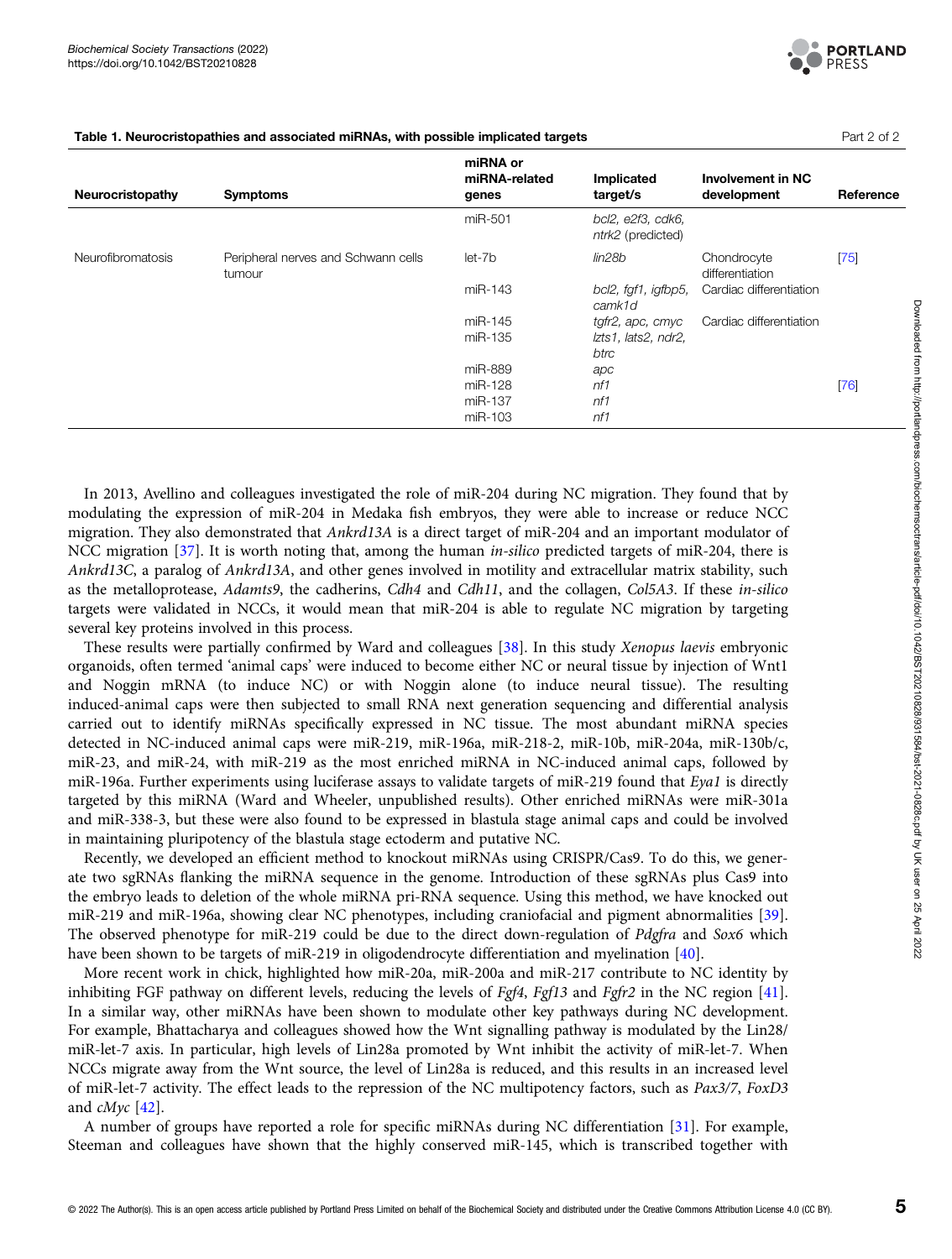

miR-143, plays a role during craniofacial development in zebrafish. They speculated that this might be caused by a direct interaction between miR-145 and Sox9b [\[43\]](#page-8-0). Zhao and colleagues, also working in zebrafish, have shown that miR-1 plays a role in NC development, as its knock-down produces defects during craniofacial, heart, melanocyte and iridophore development [[44\]](#page-8-0).

Other studies have revealed that miR-375 is up-regulated in chromaffin cells from the adrenal medulla, another NC-derived tissue involved in the synthesis of the catecholamines adrenaline and noradrenaline [[45](#page-8-0)]. It has been observed that miR-375 acts as negative regulator of TH and DBH (two key enzymes involved in the synthesis of catecholamines). In particular, the authors showed that miR-375 targets  $Sp1$ , the regulator of TH and DBH, in response to stress [[46](#page-8-0)]. Another study conducted by Shtukmaster and colleagues demonstrated that miR-124 is also expressed in developing sympathetic neurons and supports the maintenance of neuronal morphology in sympathoadrenal cells [[47\]](#page-8-0).

[Figure 1](#page-2-0) shows various miRNAs that have been so far identified to potentially play a role in NC specification, migration and differentiation. Future work needs to determine the specific effects of these miRNAs in NC development. In particular, at what point in NC development do they act and how are they regulated? Also, it will be necessary to validate functional and direct targets of the miRNAs involved in NC development. For example, a luciferase assay shows if there is a direct interaction between a miRNA and an mRNA under a non-physiological expression of both miRNA and mRNA, but it does not provide information about the spatial-temporal expression of those two molecules and whether they interact in vivo. To assess the role of a miRNA in the NC-GRN, it is necessary to investigate what factors regulates its expression and verify that the miRNA targets are expressed in the same tissue and at the same stage of development.

## miRNAs and neurocristopathies

Neurocristopathies (NCPs) are diseases that can arise due to problems occurring at any time during the development of the NC. These defects can affect a single NC-derived tissue as in albinism that only affects melanocytes, or they can be syndromic and affect several NC-derived tissues as in CHARGE syndrome, which causes coloboma, heart congenital defects and genital abnormalities [\[48\]](#page-8-0).

MiRNAs are increasingly becoming associated with various NCPs ([Table 1](#page-3-0)). Despite the fact that NCPs are among the most studied genetic diseases, the etiopathogenesis of many NCPs remains to be elucidated, and many factors involved are still to be discovered.

As mentioned before, a well characterised NCP that affects 1 in 4000 to 6000 live births is DiGeorge Syndrome (DGS). The pathology of this condition is characterised by a combination of phenotypes, including cardiac defects, abnormal facies, cleft palate and an absent or hypoplastic thymus. Other common symptoms are renal anomalies, hearing loss and skeletal abnormalities. DGS is often caused by a deletion of 22q11.2, a region that includes the gene that encodes for DGCR8, an important cofactor of DROSHA and essential for proper miRNA biogenesis [\[35](#page-8-0)]. The fact that loss of DGCR8 is associated with a syndromic NCP is a strong indication that the miRNA pathway plays an important role at many levels of NC-development.

In recent years, de-regulated miRNAs have been associated with different types of NCPs and NC-derived cancers [\(Table 1\)](#page-3-0) [[49](#page-8-0)–[53\]](#page-8-0). Some types of cancers, in particular neuroblastoma (NB) and melanoma, are considered NCPs, as they derive from NC tissues. MiRNAs that promote tumour growth are called oncomiRs, while miRNAs known to suppress the malignancy of the tumoral mass are called anti-oncomiRs [\[54](#page-8-0)]. MiRNAs associated with NB aggressiveness include the cluster miR-17∼92, which contains five miRNAs (miR-17, miR-18a, miR-19a, miR-20a and miR-92). The overexpression of this cluster in NB is associated with high proliferation and invasiveness, while down-regulation reduces the invasiveness and increases apoptosis in these cells. On the other hand, miR-34a has been shown to have a protective role, as the overexpression of this miRNA induces the arrest of cell proliferation and apoptosis in NB cells. This effect might be due to the targeting of cdkn1a by miR-17-p, while miR-34a is shown to directly target E2F3, which induces cell cycle progression [[49](#page-8-0)]. MiRNAs have also been associated with melanoma. For example, miR-21 is considered an oncomiR, as its expression is often up-regulated in melanoma cells. Its actions involve the inhibition of cell differentiation and apoptosis. Moreover, knock-down of this miRNA in melanoma cells induces apoptosis and enhances the effectiveness of chemotherapy and radiotherapy. Also in this case, other miRNAs have been shown to have oncosupressor activity. MiR-32 is one of these as it promotes the arrest of melanoma growth by inhibiting the expression of MCL-1 and, by doing so, the PI3K-AKT-mTOR pathways [[50\]](#page-8-0).

Given the increasing number of findings that associate an altered expression of miRNAs and cancer, research groups are starting to give particular attention to regions of DNA harbouring non-translated genes (miRNAs,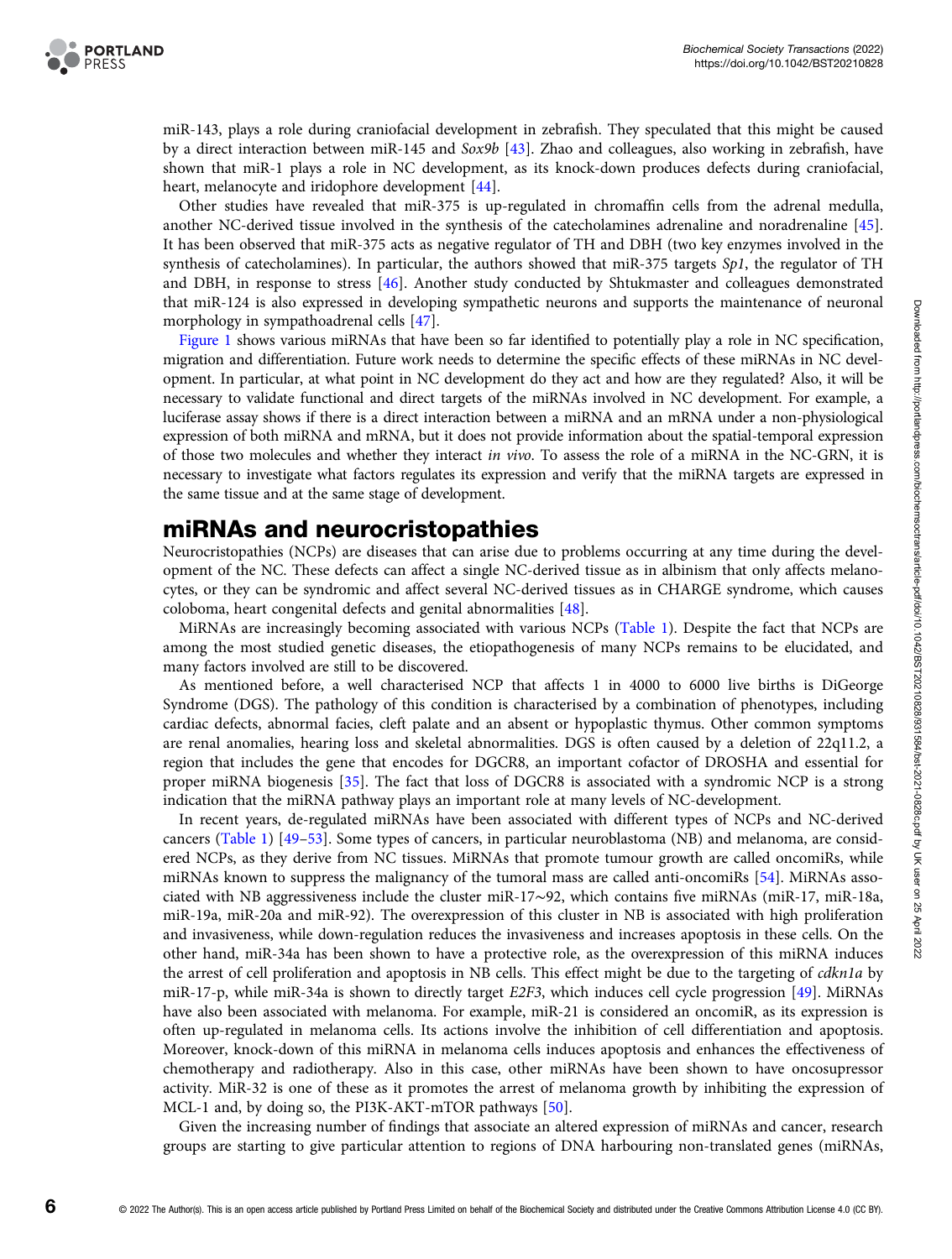

lncRNAs, piRNAs) and the non-coding regions of mRNAs which are, in fact, important post-transcriptional regulators via interaction with RNA-binding proteins and miRNAs [[55,56](#page-8-0)]. This trend is providing insights into additional facets of gene regulation, mechanisms of development and mechanisms that lead to pathological conditions.

As an example, Bachetti and colleagues (2021) made an association between the miRNA-mediated regulation of phox2B and a pathological condition, congenital central hypoventilation syndrome (CCHS), an NCP that affects the correct development of the CNS and which can cause sudden infant death (SUID) via hypoxic crisis which occurs during sleep [[57](#page-8-0)]. They observed a point mutation in the 3<sup>'</sup> UTR of *phox2B* [[58](#page-8-0)]. This generates a potential new binding site for miR-204, which is already known to target phox2b mRNA in NB cells [\[59,](#page-8-0)[60\]](#page-9-0). They speculated that the generation of this new binding site for miR-204 is the cause of the down-regulation of phox2b expression, and that could contribute to the occurrence of SUID [\[58\]](#page-8-0).

Another NCP that has recently been associated with miRNAs is Hirschsprung Disease (HD), a condition characterised by absence of enteric ganglia. This condition impairs passing stool and can lead to a series of signs such as swollen belly, vomiting, chronic constipation, and fatigue [\[61\]](#page-9-0). In 2016, a differential miRNA expression analysis on colon tissue from HD patients was carried out. 168 differentially (up-regulated and down-regulated) expressed miRNAs were identified between Hirschsprung and healthy tissues [\[62\]](#page-9-0). In recent years, a number of miRNAs has been associated with HD, including miR-100, miR-206, miR-214 and miR-483. For example, a point mutation in the miR-100 gene has been shown to increase HD susceptibility in a southern China population [\[63](#page-9-0)].

These studies are leading the way for a new concept underpinning the diagnosis of rare diseases, in which clinicians analyse regions of the genome producing protein coding mRNAs and/or non-coding RNAs to make predictions. In the future, this approach might be used to treat these conditions before the appearance of symptoms, providing the families of these patients with an alternative that could actually cure the disease [\[64,65](#page-9-0)].

## **Perspectives**

- The GRN underlying the induction, migration and specification of the NC is under constant revision.
- Further studies that focus on the role of non-coding RNA species, such as miRNAs, during NC development are fundamental in order to increase our knowledge of the NC-GRN.
- Understanding the role of miRNAs in NC-development can provide clinicians with more powerful tools for the diagnosis of NCPs and other rare diseases.

## Competing Interests

The authors declare that there are no competing interests associated with the manuscript.

### Open Access

Open access for this article was enabled by the participation of University of East Anglia in an all-inclusive Read & Publish agreement with Portland Press and the Biochemical Society under a transformative agreement with JISC.

### Authors Contributions

The authors contributed equally to all the aspects of the preparation of the manuscript.

### Acknowledgements

The authors would like to thank Amy Kerr and Andrea Münsterberg for useful discussions and comments. M.A. is funded by the European Union's Horizon 2020 Research and Innovation Program under Marie Sklodowska-Curie (grant agreement No 860635, ITN NEUcrest). G.N.W. is funded by BBSRC grant number BB/ T00715X/1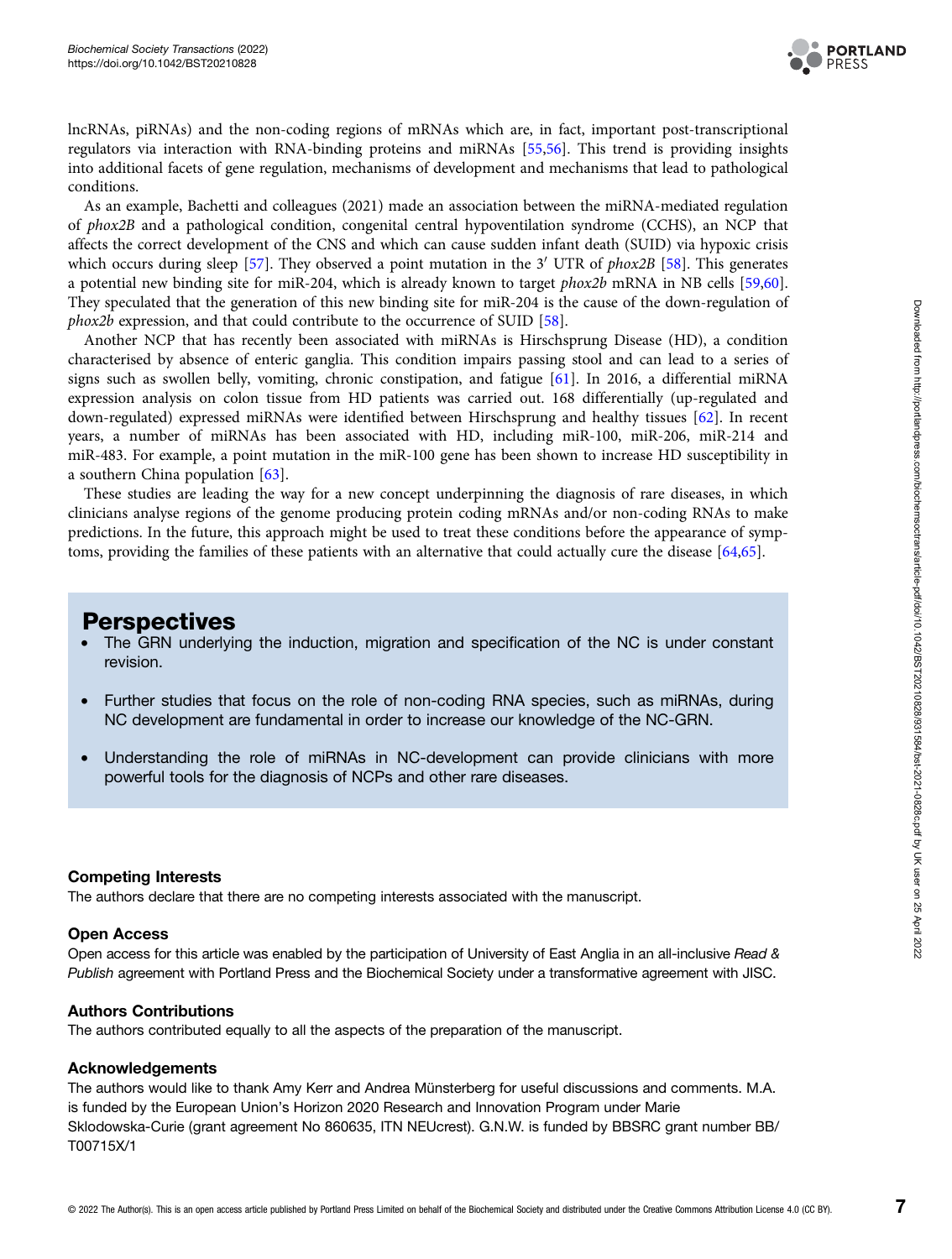<span id="page-7-0"></span>

## Abbreviations

BMP, Bone Morphogenic Protein; CCHS, Congenital Central Hypoventilation Syndrome; DGS, DiGeorge syndrome; EMT, Epithelial to Mesenchymal Transition; FGF, Fibroblast Growth Factor; GRN, Gene Regulatory Network; lncRNA, long non-coding RNA; miRNA, microRNA; MMP, Matrix Metalloproteinases; mRNA, messenger RNA; NB, Neuroblastoma; NC, Neural Crest; NCCs, Neural Crest Cells; NCP, Neurocristopathy; NPB, Neural Plate Border; ORF, Open Reading Frame; piRNA, Piwi-interacting RNA; RISC, RNA Inducing Silencing Complex; sgRNA, short guide RNA; SUID, Sudden and Unexpected Infant Death; UTR, Untranslated Region.

## References

- Lee, R.C., Feinbaum, R.L. and Ambros, V. (1993) The C. elegans heterochronic gene lin-4 encodes small RNAs with antisense complementarity to lin-14. Cell 75, 843–854 [https://doi.org/10.1016/0092-8674\(93\)90529-Y](https://doi.org/10.1016/0092-8674(93)90529-Y)
- 2 Simoes-Costa, M. and Bronner, M.E. (2015) Establishing neural crest identity: a gene regulatory recipe. Development 142, 242–257 [https://doi.org/10.](https://doi.org/10.1242/dev.105445) [1242/dev.105445](https://doi.org/10.1242/dev.105445)
- 3 Simoes-Costa, M. and Bronner, M.E. (2013) Insights into neural crest development and evolution from genomic analysis. Genome Res. 23, 1069–1080 <https://doi.org/10.1101/gr.157586.113>
- 4 Martik, M.L. and Bronner, M.E. (2017) Regulatory logic underlying diversification of the neural crest. Trends Genet. 33, 715–727 [https://doi.org/10.](https://doi.org/10.1016/j.tig.2017.07.015) [1016/j.tig.2017.07.015](https://doi.org/10.1016/j.tig.2017.07.015)
- 5 Mayor, R. and Theveneau, E. (2013) The neural crest. Development 140, 2247–2251 <https://doi.org/10.1242/dev.091751>
- 6 Theveneau, E. and Mayor, R. (2012) Neural crest delamination and migration: from epithelium-to-mesenchyme transition to collective cell migration. Dev. Biol. 366, 34–54 <https://doi.org/10.1016/j.ydbio.2011.12.041>
- 7 Hockman, D., Chong-Morrison, V., Green, S.A., Gavriouchkina, D., Candido-Ferreira, I., Ling, I.T.C. et al. (2019) A genome-wide assessment of the ancestral neural crest gene regulatory network. Nat. Commun. 10, 4689 <https://doi.org/10.1038/s41467-019-12687-4>
- 8 Hutchins, E.J. and Bronner, M.E. (2018) Draxin acts as a molecular rheostat of canonical Wnt signaling to control cranial neural crest EMT. J. Cell Biol. 217, 3683–3697 <https://doi.org/10.1083/jcb.201709149>
- 9 Hochgreb-Hagele, T. and Bronner, M.E. (2013) A novel FoxD3 gene trap line reveals neural crest precursor movement and a role for FoxD3 in their specification. Dev. Biol. 374, 1-11 <https://doi.org/10.1016/j.ydbio.2012.11.035>
- 10 Schlosser, G. and Ahrens, K. (2004) Molecular anatomy of placode development in Xenopus laevis. Dev. Biol. 271, 439–466 [https://doi.org/10.1016/j.](https://doi.org/10.1016/j.ydbio.2004.04.013) [ydbio.2004.04.013](https://doi.org/10.1016/j.ydbio.2004.04.013)
- 11 Barembaum, M. and Bronner, M.E. (2013) Identification and dissection of a key enhancer mediating cranial neural crest specific expression of transcription factor, Ets-1. Dev. Biol. 382, 567–575 <https://doi.org/10.1016/j.ydbio.2013.08.009>
- 12 Bhatt, S., Diaz, R. and Trainor, P.A. (2013) Signals and switches in mammalian neural crest cell differentiation. Cold Spring Harb. Perspect. Biol. 5, a008326 <https://doi.org/10.1101/cshperspect.a008326>
- 13 Piacentino, M.L., Li, Y. and Bronner, M.E. (2020) Epithelial-to-mesenchymal transition and different migration strategies as viewed from the neural crest. Curr. Opin. Cell Biol. 66, 43–50 <https://doi.org/10.1016/j.ceb.2020.05.001>
- 14 Batlle, E., Sancho, E., Franci, C., Dominguez, D., Monfar, M., Baulida, J. et al. (2000) The transcription factor snail is a repressor of E-cadherin gene expression in epithelial tumour cells. Nat. Cell Biol. 2, 84-89 <https://doi.org/10.1038/35000034>
- 15 Cano, A., Perez-Moreno, M.A., Rodrigo, I., Locascio, A., Blanco, M.J., del Barrio, M.G. et al. (2000) The transcription factor snail controls epithelial-mesenchymal transitions by repressing E-cadherin expression. Nat. Cell Biol. 2, 76–83 <https://doi.org/10.1038/35000025>
- 16 Taneyhill, L.A. and Schiffmacher, A.T. (2017) Should I stay or should I go? Cadherin function and regulation in the neural crest. Genesis 55, 10.1002/ dvg.23028 <https://doi.org/10.1002/dvg.23028>
- 17 Seal, S. and Monsoro-Burq, A.H. (2020) Insights into the early gene regulatory network controlling neural crest and placode fate choices at the neural border. Front. Physiol. 11, 608812 <https://doi.org/10.3389/fphys.2020.608812>
- 18 Bartel, D.P. (2004) MicroRNAs: genomics, biogenesis, mechanism, and function. Cell 116, 281-297 [https://doi.org/10.1016/S0092-8674\(04\)00045-5](https://doi.org/10.1016/S0092-8674(04)00045-5)
- 19 O'Brien, J., Hayder, H., Zayed, Y. and Peng, C. (2018) Overview of MicroRNA biogenesis, mechanisms of actions, and circulation. Front. Endocrinol. 9, 402 <https://doi.org/10.3389/fendo.2018.00402>
- 20 Krol, J., Loedige, I. and Filipowicz, W. (2010) The widespread regulation of microRNA biogenesis, function and decay. Nat. Rev. Genet. 11, 597–610 <https://doi.org/10.1038/nrg2843>
- 21 Wu, L., Yuan, W., Chen, J., Zhou, Z., Shu, Y., Ji, J. et al. (2019) Increased miR-214 expression suppresses cell migration and proliferation in hirschsprung disease by interacting with PLAGL2. Pediatr. Res. 86, 460–470 <https://doi.org/10.1038/s41390-019-0324-9>
- 22 Fabian, M.R., Sonenberg, N. and Filipowicz, W. (2010) Regulation of mRNA translation and stability by microRNAs. Annu. Rev. Biochem. 79, 351-379 <https://doi.org/10.1146/annurev-biochem-060308-103103>
- 23 Winter, J., Jung, S., Keller, S., Gregory, R.I. and Diederichs, S. (2009) Many roads to maturity: microRNA biogenesis pathways and their regulation. Nat. Cell Biol. 11, 228–234 <https://doi.org/10.1038/ncb0309-228>
- 24 Murchison, E.P. and Hannon, G.J. (2004) miRNAs on the move: miRNA biogenesis and the RNAi machinery. Curr. Opin. Cell Biol. 16, 223-229 <https://doi.org/10.1016/j.ceb.2004.04.003>
- 25 Yang, J.S., Maurin, T., Robine, N., Rasmussen, K.D., Jeffrey, K.L., Chandwani, R. et al. (2010) Conserved vertebrate mir-451 provides a platform for Dicer-independent, Ago2-mediated microRNA biogenesis. Proc. Natl Acad. Sci. U.S.A. 107, 15163-15168 <https://doi.org/10.1073/pnas.1006432107>
- 26 Ruby, J.G., Jan, C.H. and Bartel, D.P. (2007) Intronic microRNA precursors that bypass Drosha processing. Nature 448, 83–86 [https://doi.org/10.1038/](https://doi.org/10.1038/nature05983) [nature05983](https://doi.org/10.1038/nature05983)
- 27 Xie, M., Li, M., Vilborg, A., Lee, N., Shu, M.D., Yartseva, V. et al. (2013) Mammalian 5'-capped microRNA precursors that generate a single microRNA. Cell 155, 1568–1580 <https://doi.org/10.1016/j.cell.2013.11.027>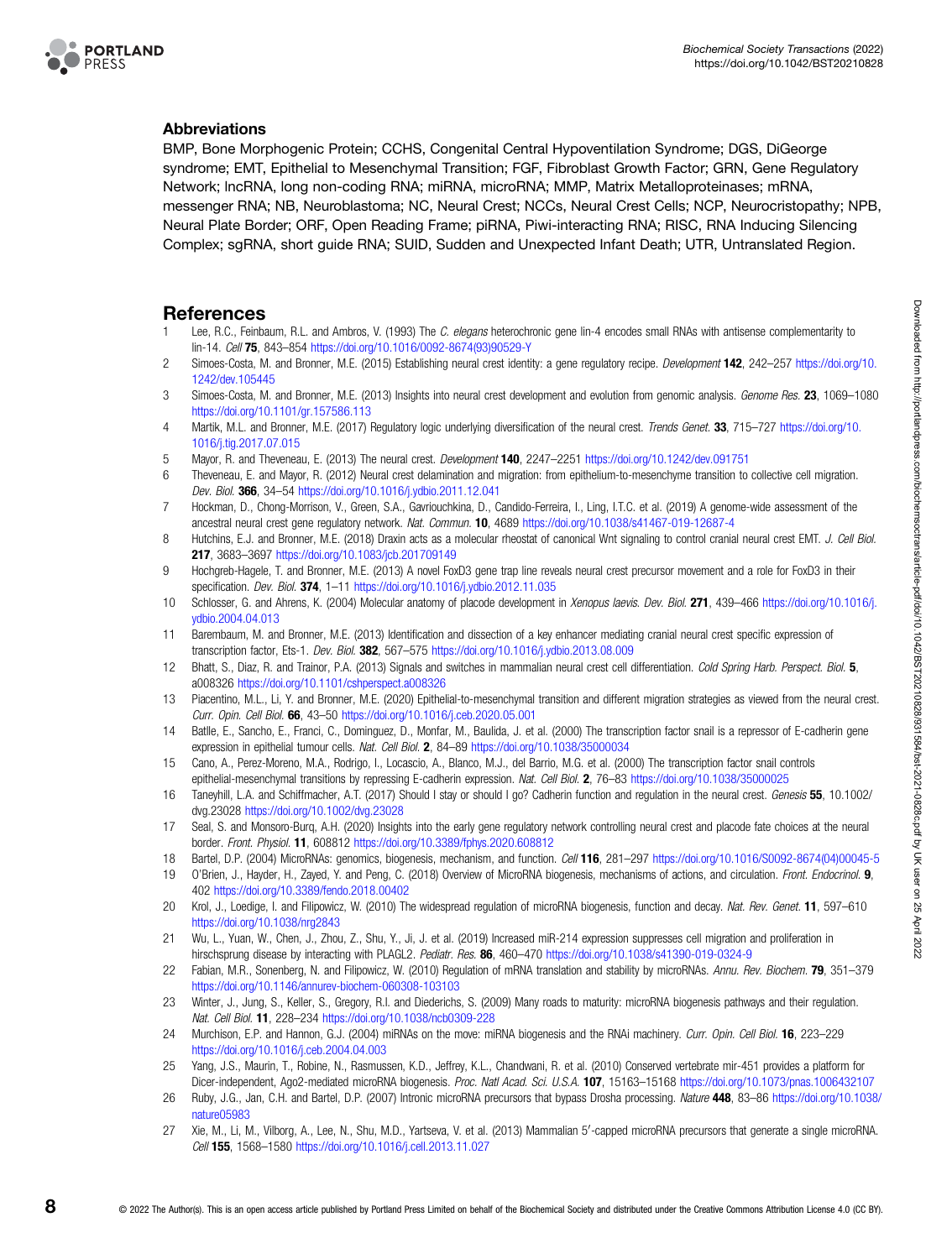

- <span id="page-8-0"></span>28 Ramchandran, R. and Chaluvally-Raghavan, P. (2017) miRNA-mediated RNA activation in mammalian cells. Adv. Exp. Med. Biol. 983, 81-89 [https://doi.org/10.1007/978-981-10-4310-9\\_6](https://doi.org/10.1007/978-981-10-4310-9_6)
- 29 Bernstein, E., Kim, S.Y., Carmell, M.A., Murchison, E.P., Alcorn, H., Li, M.Z. et al. (2003) Dicer is essential for mouse development. Nat. Genet. 35, 215–217 <https://doi.org/10.1038/ng1253>
- 30 Mok, G.F., Lozano-Velasco, E. and Munsterberg, A. (2017) microRNAs in skeletal muscle development. Semin. Cell Dev. Biol. 72, 67-76 [https://doi.org/](https://doi.org/10.1016/j.semcdb.2017.10.032) [10.1016/j.semcdb.2017.10.032](https://doi.org/10.1016/j.semcdb.2017.10.032)
- 31 Weiner, A.M.J. (2018) MicroRNAs and the neural crest: from induction to differentiation. Mech. Dev. 154, 98–106 [https://doi.org/10.1016/j.mod.2018.](https://doi.org/10.1016/j.mod.2018.05.009) [05.009](https://doi.org/10.1016/j.mod.2018.05.009)
- 32 Zehir, A., Hua, L.L., Maska, E.L., Morikawa, Y. and Cserjesi, P. (2010) Dicer is required for survival of differentiating neural crest cells. Dev. Biol. 340, 459–467 <https://doi.org/10.1016/j.ydbio.2010.01.039>
- 33 Huang, T., Liu, Y., Huang, M., Zhao, X. and Cheng, L. (2010) Wnt1-cre-mediated conditional loss of Dicer results in malformation of the midbrain and cerebellum and failure of neural crest and dopaminergic differentiation in mice. J. Mol. Cell Biol. 2, 152-163 [https://doi.org/10.1093/](https://doi.org/10.1093/jmcb/mjq008) imcb/mig008
- 34 Chapnik, E., Sasson, V., Blelloch, R. and Hornstein, E. (2012) Dgcr8 controls neural crest cells survival in cardiovascular development. Dev. Biol. 362, 50–56 <https://doi.org/10.1016/j.ydbio.2011.11.008>
- 35 Lackey, A.E. and Muzio, M.R. (2021) DiGeorge Syndrome, StatPearls, Treasure Island, FL
- 36 Gessert, S., Bugner, V., Tecza, A., Pinker, M. and Kuhl, M. (2010) FMR1/FXR1 and the miRNA pathway are required for eye and neural crest development. Dev. Biol. 341, 222–235 <https://doi.org/10.1016/j.ydbio.2010.02.031>
- 37 Avellino, R., Carrella, S., Pirozzi, M., Risolino, M., Salierno, F.G., Franco, P. et al. (2013) miR-204 targeting of Ankrd13A controls both mesenchymal neural crest and lens cell migration. PLoS ONE 8, e61099 <https://doi.org/10.1371/journal.pone.0061099>
- 38 Ward, N.J., Green, D., Higgins, J., Dalmay, T., Munsterberg, A., Moxon, S. et al. (2018) microRNAs associated with early neural crest development in Xenopus laevis. BMC Genomics 19, 59 <https://doi.org/10.1186/s12864-018-4436-0>
- 39 Godden, A.M., Antonaci, M., Ward, N.J., van der Lee, M., Abu-Daya, A., Guille, M. et al. (2021) An efficient miRNA knockout approach using CRISPR-Cas9 in Xenopus. Dev. Biol. 483, 66–75 <https://doi.org/10.1016/j.ydbio.2021.12.015>
- 40 Dugas, J.C., Cuellar, T.L., Scholze, A., Ason, B., Ibrahim, A., Emery, B. et al. (2010) Dicer1 and miR-219 Are required for normal oligodendrocyte differentiation and myelination. Neuron 65, 597-611 <https://doi.org/10.1016/j.neuron.2010.01.027>
- 41 Copeland, J. and Simoes-Costa, M. (2020) Post-transcriptional tuning of FGF signaling mediates neural crest induction. Proc. Natl Acad. Sci. U.S.A. 117, 33305–33316 <https://doi.org/10.1073/pnas.2009997117>
- 42 Bhattacharya, D., Rothstein, M., Azambuja, A.P. and Simoes-Costa, M. (2018) Control of neural crest multipotency by Wnt signaling and the Lin28/let-7 axis. eLife 7, e40556 <https://doi.org/10.7554/eLife.40556>
- 43 Steeman, T.J., Rubiolo, J.A., Sanchez, L.E., Calcaterra, N.B. and Weiner, A.M.J. (2021) Conservation of zebrafish MicroRNA-145 and its role during neural crest cell development. Genes (Basel) 12, 1023 <https://doi.org/10.3390/genes12071023>
- 44 Zhao, N., Qin, W., Wang, D., Raquel, A.G., Yuan, L., Mao, Y. et al. (2021) MicroRNA-1 affects the development of the neural crest and craniofacial skeleton via the mitochondrial apoptosis pathway. Exp. Ther. Med. 21, 379 <https://doi.org/10.3892/etm.2021.9810>
- 45 Dutt, M., Wehrle, C.J. and Jialal, I. (2022) Physiology, Adrenal Gland, StatPearls, Treasure Island, FL
- 46 Gai, Y., Zhang, J., Wei, C., Cao, W., Cui, Y. and Cui, S. (2017) miR-375 negatively regulates the synthesis and secretion of catecholamines by targeting Sp1 in rat adrenal medulla. Am. J. Physiol. Cell Physiol. 312, C663–CC72 <https://doi.org/10.1152/ajpcell.00345.2016>
- 47 Shtukmaster, S., Narasimhan, P., El Faitwri, T., Stubbusch, J., Ernsberger, U., Rohrer, H. et al. (2016) MiR-124 is differentially expressed in derivatives of the sympathoadrenal cell lineage and promotes neurite elongation in chromaffin cells. Cell Tissue Res. 365, 225–232 [https://doi.org/10.1007/](https://doi.org/10.1007/s00441-016-2395-9) [s00441-016-2395-9](https://doi.org/10.1007/s00441-016-2395-9)
- 48 Vega-Lopez, G.A., Cerrizuela, S., Tribulo, C. and Aybar, M.J. (2018) Neurocristopathies: new insights 150 years after the neural crest discovery. Dev. Biol. 444, S110–SS43 <https://doi.org/10.1016/j.ydbio.2018.05.013>
- 49 Stallings, R.L. (2009) MicroRNA involvement in the pathogenesis of neuroblastoma: potential for microRNA mediated therapeutics. Curr. Pharm. Des. 15, 456–462 <https://doi.org/10.2174/138161209787315837>
- 50 Lorusso, C., De Summa, S., Pinto, R., Danza, K. and Tommasi, S. (2020) miRNAs as key players in the management of cutaneous melanoma. Cells 9, 415 <https://doi.org/10.3390/cells9020415>
- 51 Roth, S.A., Hald, O.H., Fuchs, S., Lokke, C., Mikkola, I., Flaegstad, T. et al. (2018) MicroRNA-193b-3p represses neuroblastoma cell growth via downregulation of Cyclin D1, MCL-1 and MYCN. Oncotarget 9, 18160-18179 <https://doi.org/10.18632/oncotarget.24793>
- 52 Ayers, D., Mestdagh, P., Van Maerken, T. and Vandesompele, J. (2015) Identification of miRNAs contributing to neuroblastoma chemoresistance. Comput. Struct. Biotechnol. J. 13, 307–319 <https://doi.org/10.1016/j.csbj.2015.04.003>
- 53 Ooi, C.Y., Carter, D.R., Liu, B., Mayoh, C., Beckers, A., Lalwani, A. et al. (2018) Network modeling of microRNA-mRNA interactions in neuroblastoma tumorigenesis identifies miR-204 as a direct inhibitor of MYCN. Cancer Res. 78, 3122–3134 <https://doi.org/10.1158/0008-5472.CAN-17-3034>
- 54 Svoronos, A.A., Engelman, D.M. and Slack, F.J. (2016) Oncomir or tumor suppressor? The duplicity of microRNAs in cancer. Cancer Res. 76, 3666–3670 <https://doi.org/10.1158/0008-5472.CAN-16-0359>
- 55 Mignone, F. and Pesole, G. (2018) mRNA untranslated regions (UTRs). eLS, 1–6 <https://doi.org/10.1002/9780470015902.a0005009.pub3>
- 56 Chatterjee, S. and Pal, J.K. (2009) Role of 5'- and 3'-untranslated regions of mRNAs in human diseases. Biol. Cell 101, 251-262 [https://doi.org/10.](https://doi.org/10.1042/BC20080104) [1042/BC20080104](https://doi.org/10.1042/BC20080104)
- 57 Matera, I., Bachetti, T., Puppo, F., Di Duca, M., Morandi, F., Casiraghi, G.M. et al. (2004) PHOX2B mutations and polyalanine expansions correlate with the severity of the respiratory phenotype and associated symptoms in both congenital and late onset Central Hypoventilation syndrome. J. Med. Genet. 41, 373–380 <https://doi.org/10.1136/jmg.2003.015412>
- 58 Bachetti, T., Bagnasco, S., Piumelli, R., Palmieri, A. and Ceccherini, I. (2021) A common 3'UTR variant of the PHOX2B gene Is associated With infant life-threatening and sudden death events in the Italian population. Front. Neurol. 12, 642735 <https://doi.org/10.3389/fneur.2021.642735>
- 59 Bachetti, T., Di Zanni, E., Ravazzolo, R. and Ceccherini, I. (2015) miR-204 mediates post-transcriptional down-regulation of PHOX2B gene expression in neuroblastoma cells. Biochim. Biophys. Acta 1849, 1057-1065 <https://doi.org/10.1016/j.bbagrm.2015.06.008>